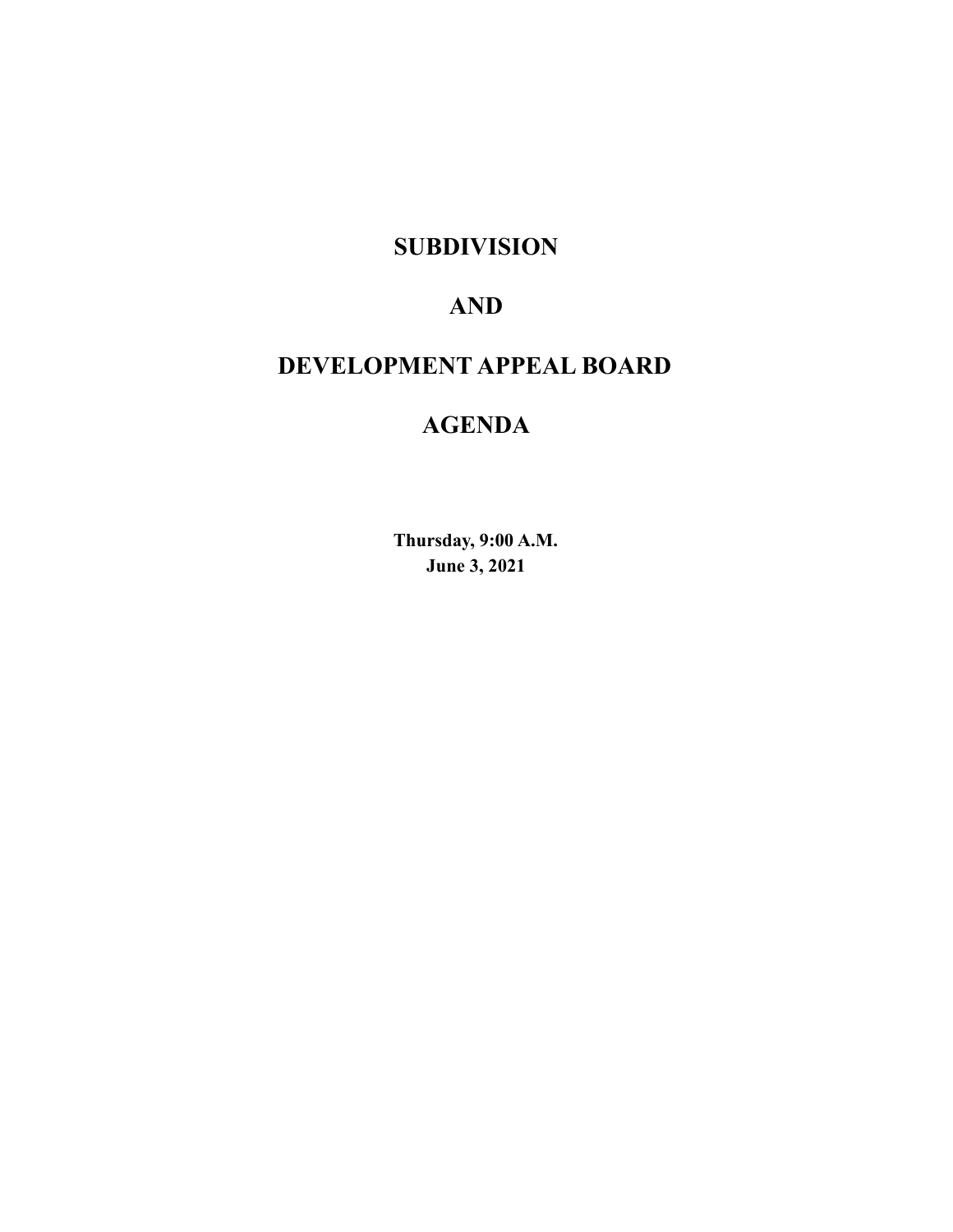|   | NOTE:      |               | Unless otherwise stated, all references to "Section numbers" in this Agenda<br>refer to the authority under the Edmonton Zoning Bylaw 12800. |
|---|------------|---------------|----------------------------------------------------------------------------------------------------------------------------------------------|
|   |            |               | 703 - Daniels Way SW<br>Project No.: 383899609-002                                                                                           |
|   |            |               | To install two (2) Freestanding On-Premises Signs<br>(DESROCHERS COURT)                                                                      |
| Н | 11:00 A.M. | SDAB-D-21-086 |                                                                                                                                              |
|   |            |               | 4010 - 199 Street NW<br>Project No.: 390791903-002                                                                                           |
|   |            |               | To install two (2) Freestanding On-Premises Signs<br>(QUALICO - EDGEMONT LANDING).                                                           |
| T | 9:00 A.M.  | SDAB-D-21-085 |                                                                                                                                              |
|   |            |               |                                                                                                                                              |

# **SUBDIVISION AND DEVELOPMENT APPEAL BOARD**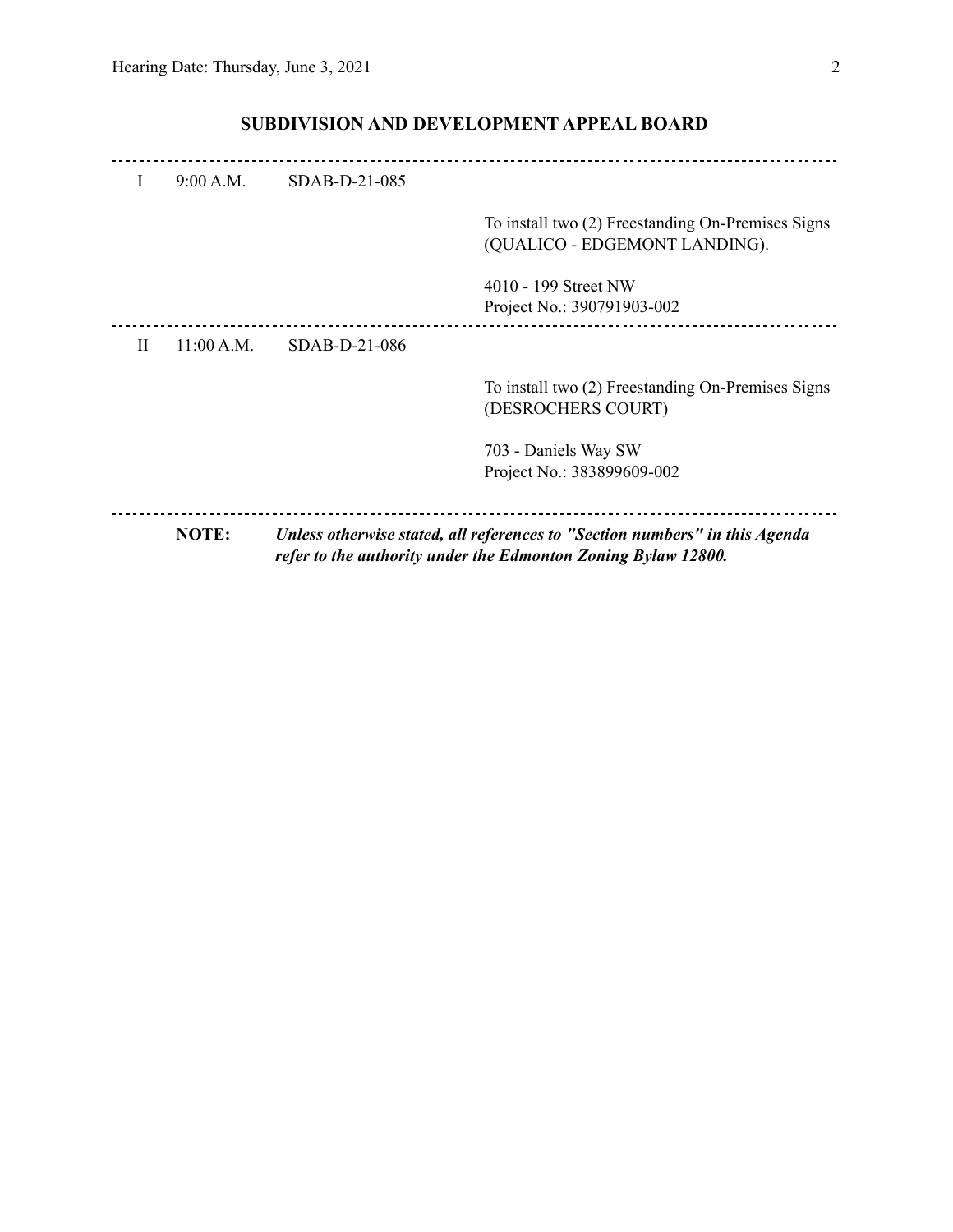|                                                  | AN APPEAL FROM THE DECISION OF THE DEVELOPMENT OFFICER                            |  |  |  |  |
|--------------------------------------------------|-----------------------------------------------------------------------------------|--|--|--|--|
| <b>APPELLANT:</b>                                |                                                                                   |  |  |  |  |
| <b>APPLICATION NO.:</b>                          | 390791903-002                                                                     |  |  |  |  |
| <b>APPLICATION TO:</b>                           | Install two (2) Freestanding On-Premises<br>Signs<br>(QUALICO - EDGEMONT LANDING) |  |  |  |  |
| <b>DECISION OF THE</b><br>DEVELOPMENT AUTHORITY: | Approved with conditions                                                          |  |  |  |  |
| <b>DECISION DATE:</b>                            | April 21, 2021                                                                    |  |  |  |  |
| <b>DATE OF APPEAL:</b>                           | May 6, 2021                                                                       |  |  |  |  |
| MUNICIPAL DESCRIPTION<br>OF SUBJECT PROPERTY:    | 4010 - 199 Street NW                                                              |  |  |  |  |
| <b>LEGAL DESCRIPTION:</b>                        | Plan 1423848 Blk 1 Lot 61                                                         |  |  |  |  |
| ZONE:                                            | (CSC) Shopping Centre Zone                                                        |  |  |  |  |
| <b>OVERLAY:</b>                                  | N/A                                                                               |  |  |  |  |
| <b>STATUTORY PLAN:</b>                           | Edgemont Neighbourhood Area Structure Plan                                        |  |  |  |  |

# *Grounds for Appeal*

The Appellant provided the following reasons for appealing the decision of the Development Authority:

> As solicitors for the Land Owner / Developer (Qualico), we appeal condition #3 because:

- This is a Permitted Use which is compliant with the applicable regulations of the Zoning Bylaw;
- The impugned condition is ultra vires the authority of the Development Officer;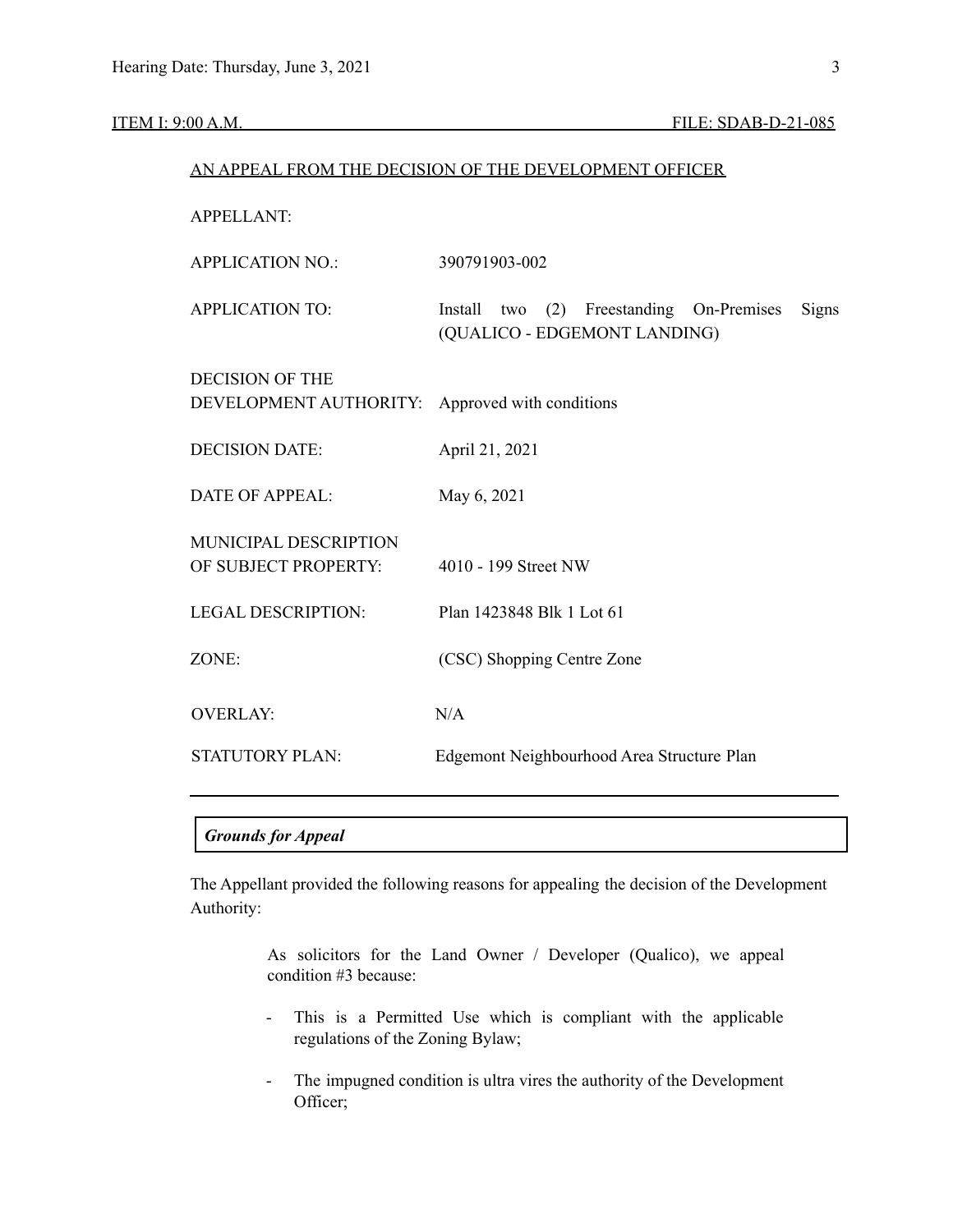- The impugned condition is vague and unenforceable; and
- Such further and other reasons as may be presented at the hearing of this appeal.

# *General Matters*

# **Appeal Information:**

The *Municipal Government Act*, RSA 2000, c M-26 states the following:

#### **Grounds for Appeal**

**685(1)** If a development authority

- (a) fails or refuses to issue a development permit to a person,
- (b) issues a development permit subject to conditions, or
- (c) issues an order under section 645,

the person applying for the permit or affected by the order under section 645 may appeal to the subdivision and development appeal board.

**(2)** In addition to an applicant under subsection (1), any person affected by an order, decision or development permit made or issued by a development authority may appeal to the subdivision and development appeal board.

#### **Appeals**

**686(1)** A development appeal to a subdivision and development appeal board is commenced by filing a notice of the appeal, containing reasons, with the board,

- (a) in the case of an appeal made by a person referred to in section 685(1)
	- (i) with respect to an application for a development permit,
		- (A) within 21 days after the date on which the written decision is given under section 642, or
		- (B) if no decision is made with respect to the application within the 40-day period, or within any extension of that period under section 684, within 21 days after the date the period or extension expires,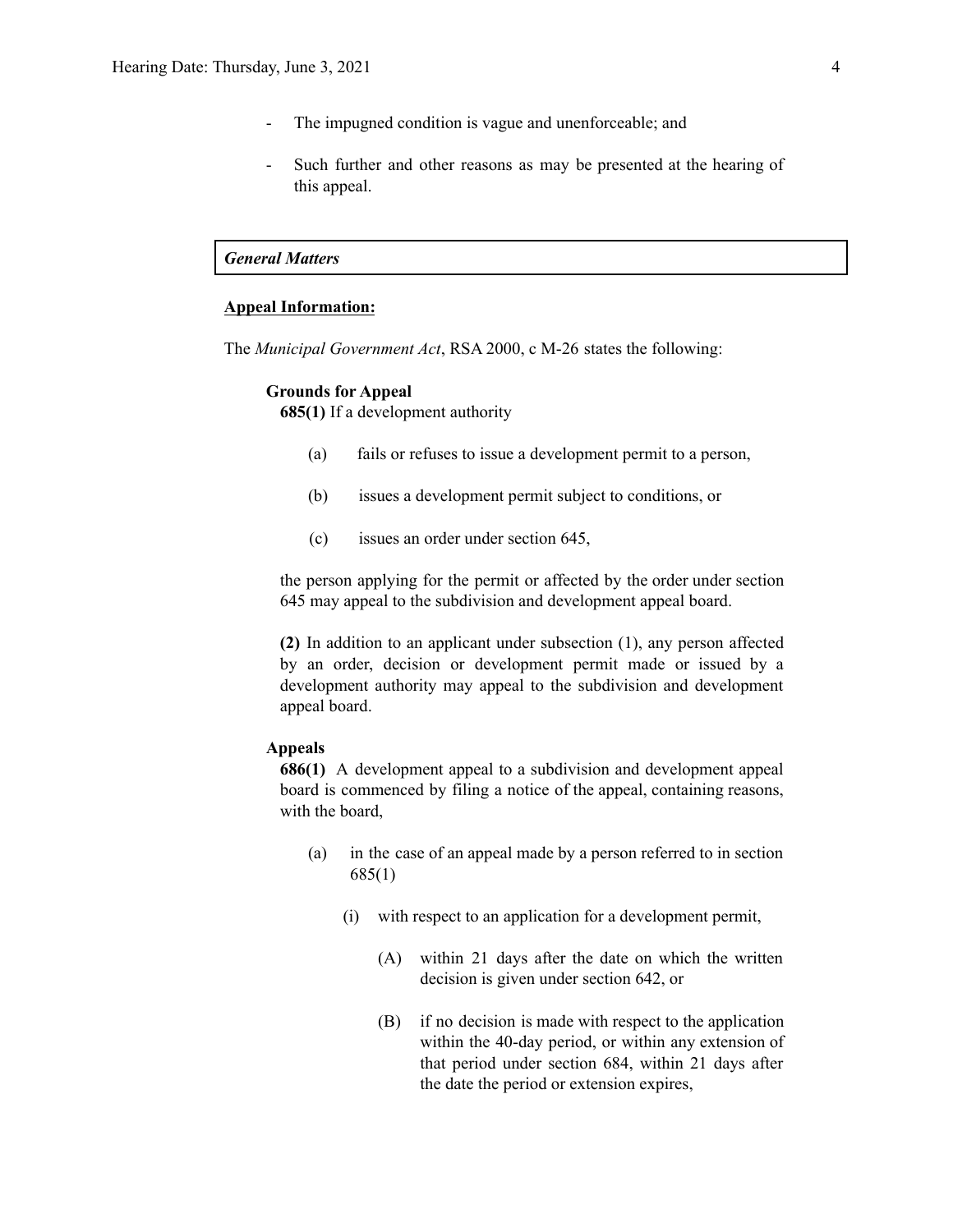or

- (ii) with respect to an order under section 645, within 21 days after the date on which the order is made, or
- (b) in the case of an appeal made by a person referred to in section 685(2), within 21 days after the date on which the notice of the issuance of the permit was given in accordance with the land use bylaw.

## **Hearing and Decision**

**687(3)** In determining an appeal, the subdivision and development appeal board

…

- (a.1) must comply with the land use policies;
- (a.2) subject to section 638, must comply with any applicable statutory plans;
- (a.3) subject to clause (d), must comply with any land use bylaw in effect;
- (a.4) must comply with the applicable requirements of the regulations under the *Gaming, Liquor and Cannabis Act* respecting the location of premises described in a cannabis licence and distances between those premises and other premises;
	- …
	- (c) may confirm, revoke or vary the order, decision or development permit or any condition attached to any of them or make or substitute an order, decision or permit of its own;
	- (d) may make an order or decision or issue or confirm the issue of a development permit even though the proposed development does not comply with the land use bylaw if, in its opinion,
		- (i) the proposed development would not
			- (A) unduly interfere with the amenities of the neighbourhood, or
			- (B) materially interfere with or affect the use, enjoyment or value of neighbouring parcels of land,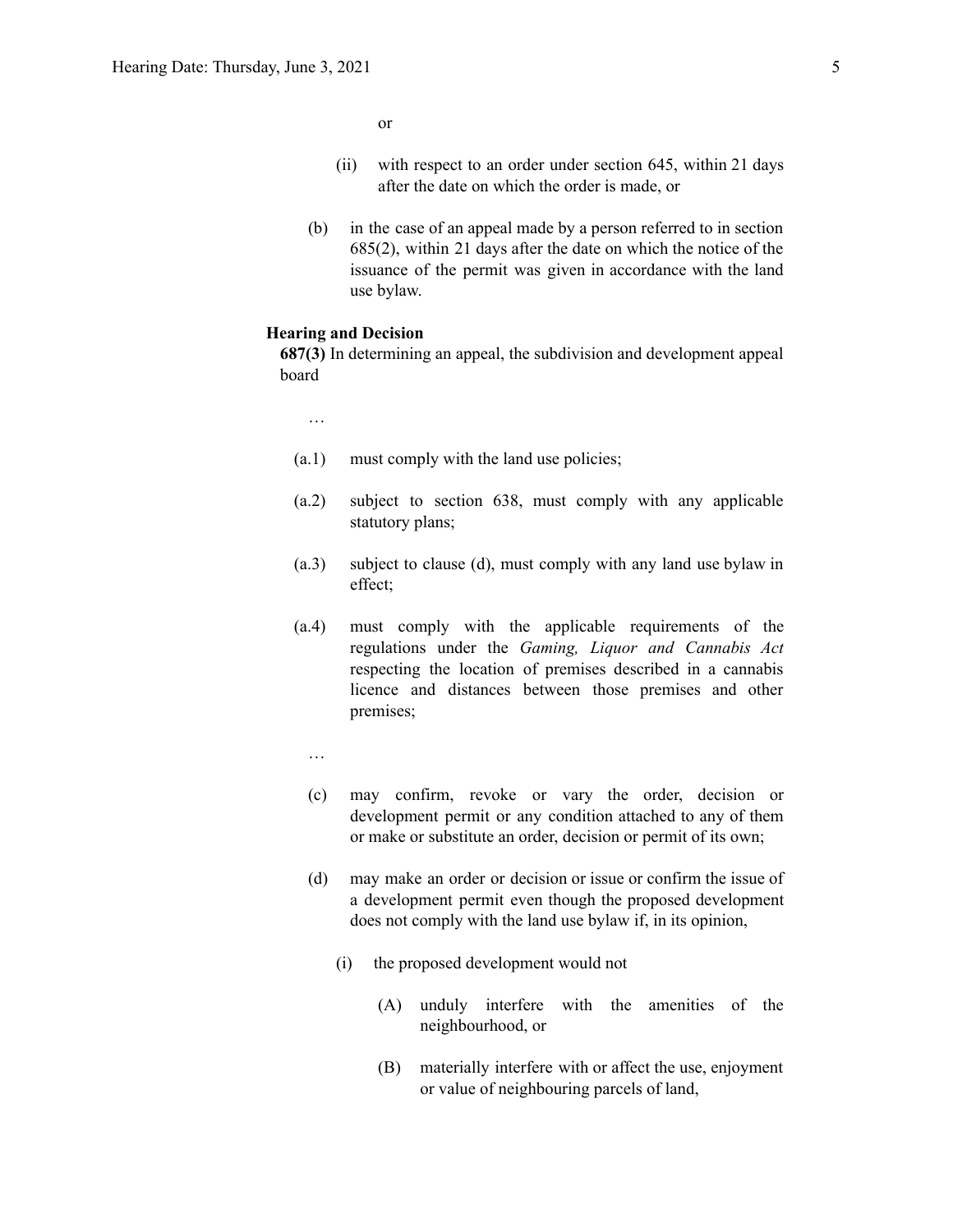and

(ii) the proposed development conforms with the use prescribed for that land or building in the land use bylaw.

# **General Provisions from the** *Edmonton Zoning Bylaw:*

Under section 320.2(29), a **Freestanding On-premises Sign** is a **Permitted Use** in the **(CSC) Shopping Centre Zone**.

Under section 7.9(6), **Freestanding On-premises Signs** means "a Freestanding Sign, which is a Permanent Sign, displays On-premises Advertising and contains no Digital Copy."

Under section 6.2, a **Freestanding Sign** means:

means a Sign supported independently of a building.



Section 320.1 states that the **General Purpose** of the **(CSC) Shopping Centre Zone** is "to provide for larger shopping centre developments intended to serve a community or regional trade area. Residential, office, entertainment and cultural uses may also be included within such shopping complexes."

Notice to Applicant/Appellant

 $\mathcal{L}_\text{max} = \frac{1}{2} \sum_{i=1}^n \mathcal{L}_\text{max} = \frac{1}{2} \sum_{i=1}^n \mathcal{L}_\text{max} = \frac{1}{2} \sum_{i=1}^n \mathcal{L}_\text{max} = \frac{1}{2} \sum_{i=1}^n \mathcal{L}_\text{max} = \frac{1}{2} \sum_{i=1}^n \mathcal{L}_\text{max} = \frac{1}{2} \sum_{i=1}^n \mathcal{L}_\text{max} = \frac{1}{2} \sum_{i=1}^n \mathcal{L}_\text{max} = \frac{1}{2} \sum_{i=$ 

Provincial legislation requires that the Subdivision and Development Appeal Board issue its official decision in writing within fifteen days of the conclusion of the hearing.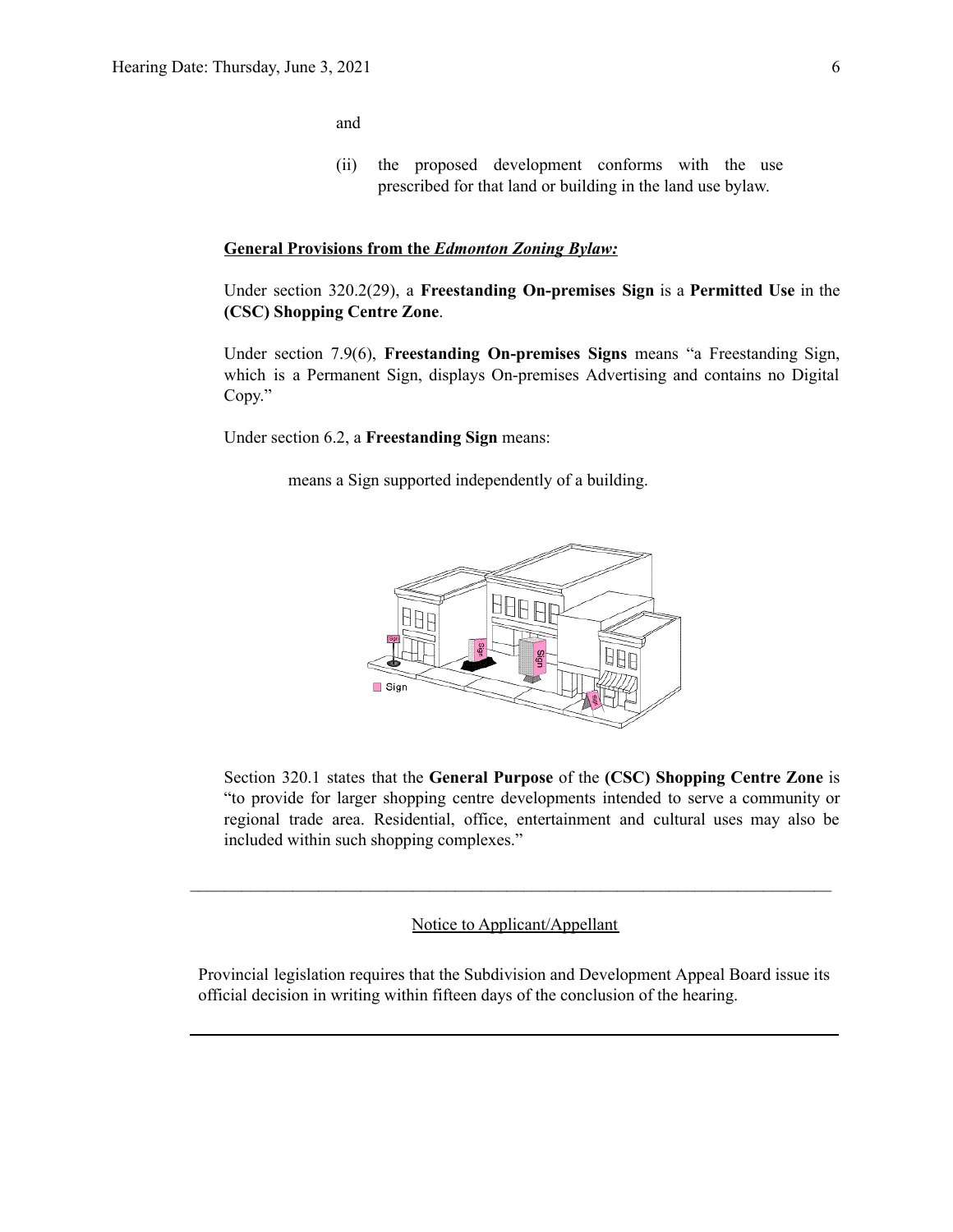| <b>Edmonton</b>                                                                                                                                                                                                                                                                                                                                                                                                                                                 | Project Number: 390791903-002<br>Application Date:<br>MAR 30, 2021<br>April 21, 2021 at 4:08 PM<br>Printed:<br>Page:<br>1 of 2 |  |  |  |  |  |
|-----------------------------------------------------------------------------------------------------------------------------------------------------------------------------------------------------------------------------------------------------------------------------------------------------------------------------------------------------------------------------------------------------------------------------------------------------------------|--------------------------------------------------------------------------------------------------------------------------------|--|--|--|--|--|
| <b>Sign Permit</b>                                                                                                                                                                                                                                                                                                                                                                                                                                              |                                                                                                                                |  |  |  |  |  |
| This document is a record of a Development Permit and/or Building Permit application, and a record of the decision for the undertaking<br>described below, subject to the limitations and conditions of this permit, of the Edmonton Zoning Bylaw 12800 as amended, Safety Codes<br>Act RSA 2000, Safety Codes Act Permit Regulation, Alberta Building Code and City of Edmonton Bylaw 15894 Safety Codes Permit<br>Bylaw.                                      |                                                                                                                                |  |  |  |  |  |
| <b>Applicant</b>                                                                                                                                                                                                                                                                                                                                                                                                                                                | Property Address(es) and Legal Description(s)<br>4010 - 199 STREET NW<br>Plan 1423848 Blk 1 Lot 61                             |  |  |  |  |  |
|                                                                                                                                                                                                                                                                                                                                                                                                                                                                 |                                                                                                                                |  |  |  |  |  |
| <b>Scope of Permit</b><br><b>Permit Details</b>                                                                                                                                                                                                                                                                                                                                                                                                                 | To install (2) Freestanding On-Premises Signs (QUALICO - EDGEMONT LANDING).                                                    |  |  |  |  |  |
|                                                                                                                                                                                                                                                                                                                                                                                                                                                                 |                                                                                                                                |  |  |  |  |  |
| ASA Sticker No./Name of Engineer: \$303<br>Construction Value: 120000                                                                                                                                                                                                                                                                                                                                                                                           | Class of Permit: Class A<br>Expiry Date:                                                                                       |  |  |  |  |  |
| Fascia Off-premises Sign: 0                                                                                                                                                                                                                                                                                                                                                                                                                                     | Freestanding Off-premises Sign: 0                                                                                              |  |  |  |  |  |
| Fascia On-premises Sign: 0                                                                                                                                                                                                                                                                                                                                                                                                                                      | Freestanding On-premises Sign: 2                                                                                               |  |  |  |  |  |
| Roof Off-premises Sign: 0                                                                                                                                                                                                                                                                                                                                                                                                                                       | Projecting Off-premises Sign: 0                                                                                                |  |  |  |  |  |
| Roof On-premises Sign: 0                                                                                                                                                                                                                                                                                                                                                                                                                                        | Projecting On-premises Sign: 0                                                                                                 |  |  |  |  |  |
| Minor Digital On-premises Sign: 0                                                                                                                                                                                                                                                                                                                                                                                                                               | Replacement Panel on Existing Sign: 0                                                                                          |  |  |  |  |  |
| Minor Digital Off-premises Sign: 0                                                                                                                                                                                                                                                                                                                                                                                                                              | Comprehensive Sign Design: 0                                                                                                   |  |  |  |  |  |
| Minor Digital On/Off-premises Sign: 0                                                                                                                                                                                                                                                                                                                                                                                                                           | Major Digital Sign: 0                                                                                                          |  |  |  |  |  |
| <b>Development Permit Decision</b><br>Approved                                                                                                                                                                                                                                                                                                                                                                                                                  |                                                                                                                                |  |  |  |  |  |
| Issue Date: Apr 21, 2021 Development Authority: NOORMAN, BRENDA                                                                                                                                                                                                                                                                                                                                                                                                 |                                                                                                                                |  |  |  |  |  |
| <b>Subject to the Following Conditions</b><br>1. The proposed Signs shall comply in accordance with the approved plans submitted.                                                                                                                                                                                                                                                                                                                               |                                                                                                                                |  |  |  |  |  |
| 2. The intensity of exposed bulbs on a Sign, excluding Digital Signs, shall not exceed 1100 lumens (Reference Section 59.2(4)).                                                                                                                                                                                                                                                                                                                                 |                                                                                                                                |  |  |  |  |  |
| 3. Steps must be taken to mitigate the impact of sign brightness on adjacent residential properties to the south (dimmable lighting<br>and/or dark backgrounds on occupied or unoccupied tenant panels is required).                                                                                                                                                                                                                                            |                                                                                                                                |  |  |  |  |  |
| <b>ADVISEMENTS:</b><br>An approved Development Permit means that the proposed development has been reviewed against the provisions of this Bylaw. It<br>does not remove obligations to conform with other legislation, bylaws or land title instruments including, but not limited to, the<br>Municipal Government Act, the Safety Codes Act or any caveats, restrictive covenants or easements that might be attached to the<br>Site. (Reference Section 5.2). |                                                                                                                                |  |  |  |  |  |
| <b>Rights of Appeal</b><br>This approval is subject to the right of appeal to the Subdivision and Development Appeal Board (SDAB) as outlined in Chapter<br>M-26, Section 683 through 689 of the Municipal Government Act.                                                                                                                                                                                                                                      |                                                                                                                                |  |  |  |  |  |
|                                                                                                                                                                                                                                                                                                                                                                                                                                                                 |                                                                                                                                |  |  |  |  |  |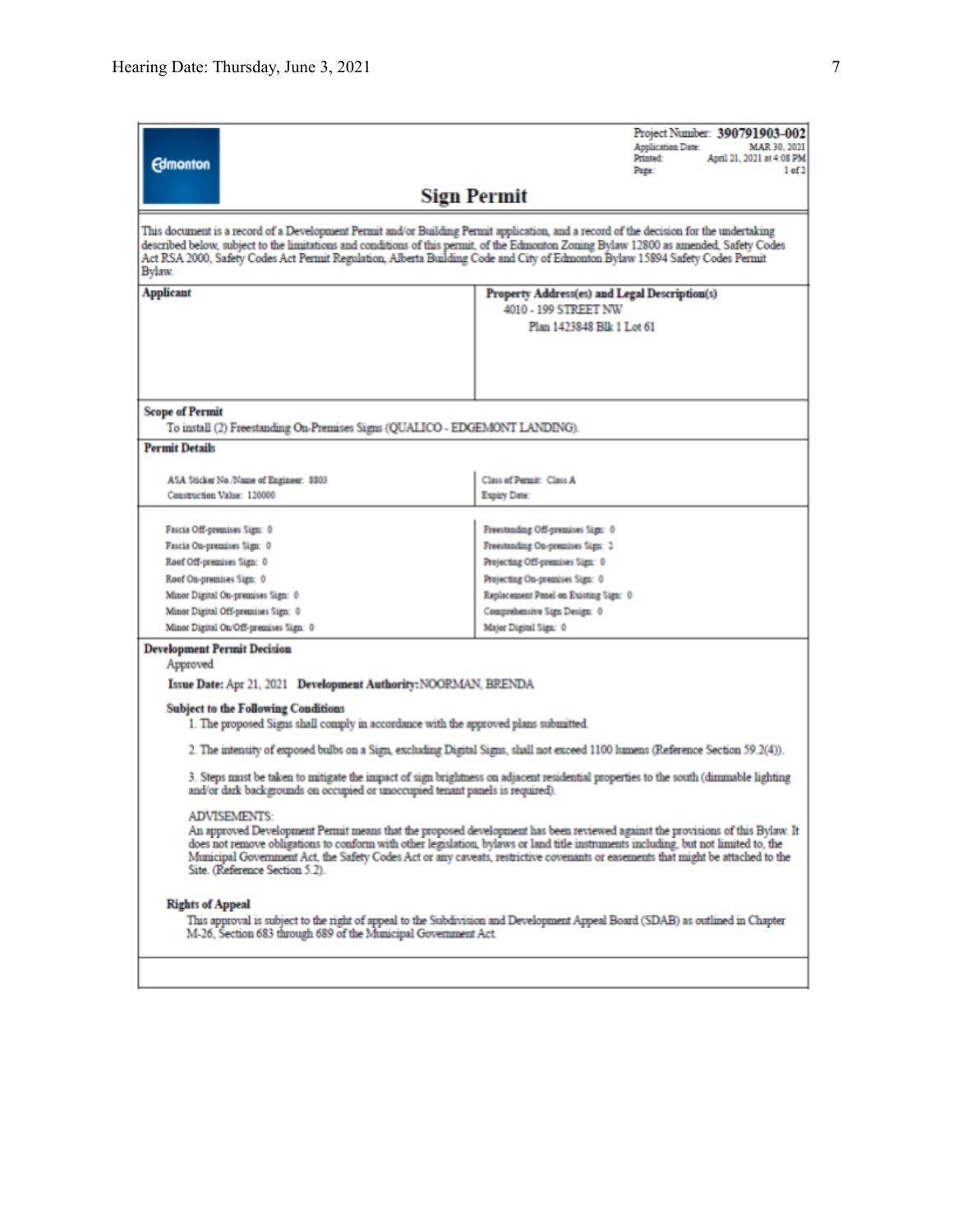| <b>Edmonton</b>                                       |                               |                                |                             | Application Date:<br>Printed:<br>Page: | Project Number: 390791903-002<br>MAR 30, 2021<br>April 21, 2021 at 4:08 PM<br>$2$ of $2$ |  |  |
|-------------------------------------------------------|-------------------------------|--------------------------------|-----------------------------|----------------------------------------|------------------------------------------------------------------------------------------|--|--|
|                                                       |                               | <b>Sign Permit</b>             |                             |                                        |                                                                                          |  |  |
|                                                       |                               |                                |                             |                                        |                                                                                          |  |  |
| Fees                                                  |                               |                                |                             |                                        |                                                                                          |  |  |
| Sign Development Application Fee                      | <b>Fee Amount</b><br>\$750.00 | <b>Amount Paid</b><br>\$750.00 | Receipt#<br>078893034853001 | <b>Date Paid</b><br>Mar 30, 2021       |                                                                                          |  |  |
| <b>Total GST Amount:</b><br><b>Totals for Permit:</b> | \$0.00<br>\$750.00            | \$750.00                       |                             |                                        |                                                                                          |  |  |
|                                                       |                               |                                |                             |                                        |                                                                                          |  |  |
|                                                       |                               |                                |                             |                                        |                                                                                          |  |  |
|                                                       |                               |                                |                             |                                        |                                                                                          |  |  |
|                                                       |                               |                                |                             |                                        |                                                                                          |  |  |
|                                                       |                               |                                |                             |                                        |                                                                                          |  |  |
|                                                       |                               |                                |                             |                                        |                                                                                          |  |  |
|                                                       |                               |                                |                             |                                        |                                                                                          |  |  |
|                                                       |                               |                                |                             |                                        |                                                                                          |  |  |
|                                                       |                               |                                |                             |                                        |                                                                                          |  |  |
|                                                       |                               |                                |                             |                                        |                                                                                          |  |  |
|                                                       |                               |                                |                             |                                        |                                                                                          |  |  |
|                                                       |                               |                                |                             |                                        |                                                                                          |  |  |
|                                                       |                               |                                |                             |                                        |                                                                                          |  |  |
|                                                       |                               |                                |                             |                                        |                                                                                          |  |  |
|                                                       |                               |                                |                             |                                        |                                                                                          |  |  |
|                                                       |                               |                                |                             |                                        |                                                                                          |  |  |
|                                                       |                               |                                |                             |                                        |                                                                                          |  |  |
|                                                       |                               |                                |                             |                                        |                                                                                          |  |  |
|                                                       |                               |                                |                             |                                        |                                                                                          |  |  |
|                                                       |                               |                                |                             |                                        |                                                                                          |  |  |
|                                                       |                               |                                |                             |                                        |                                                                                          |  |  |
|                                                       |                               |                                |                             |                                        |                                                                                          |  |  |
|                                                       |                               |                                |                             |                                        |                                                                                          |  |  |
|                                                       |                               |                                |                             |                                        |                                                                                          |  |  |
|                                                       |                               |                                |                             |                                        |                                                                                          |  |  |
|                                                       |                               |                                |                             |                                        |                                                                                          |  |  |
|                                                       |                               |                                |                             |                                        |                                                                                          |  |  |
|                                                       |                               |                                |                             |                                        |                                                                                          |  |  |
|                                                       |                               |                                |                             |                                        |                                                                                          |  |  |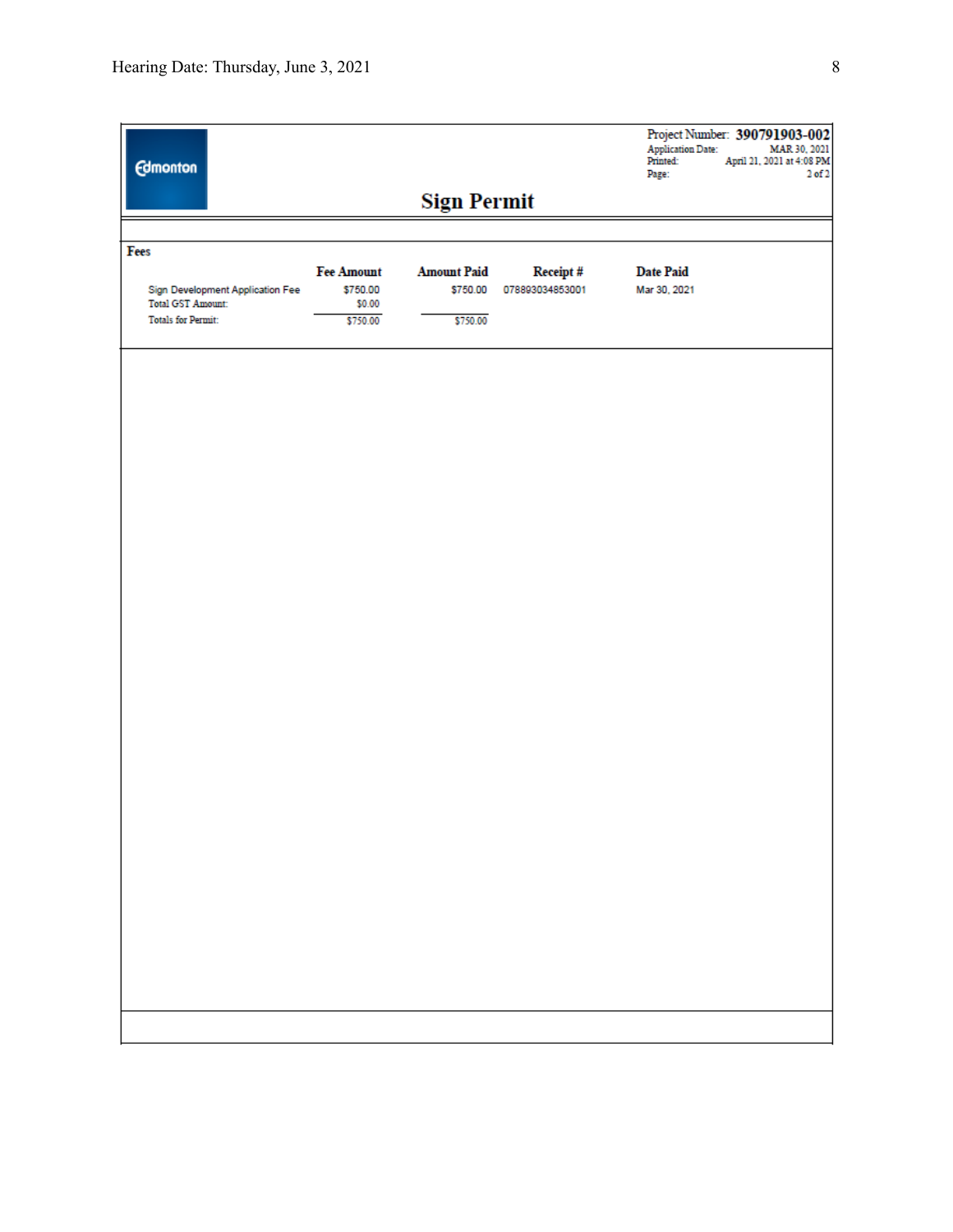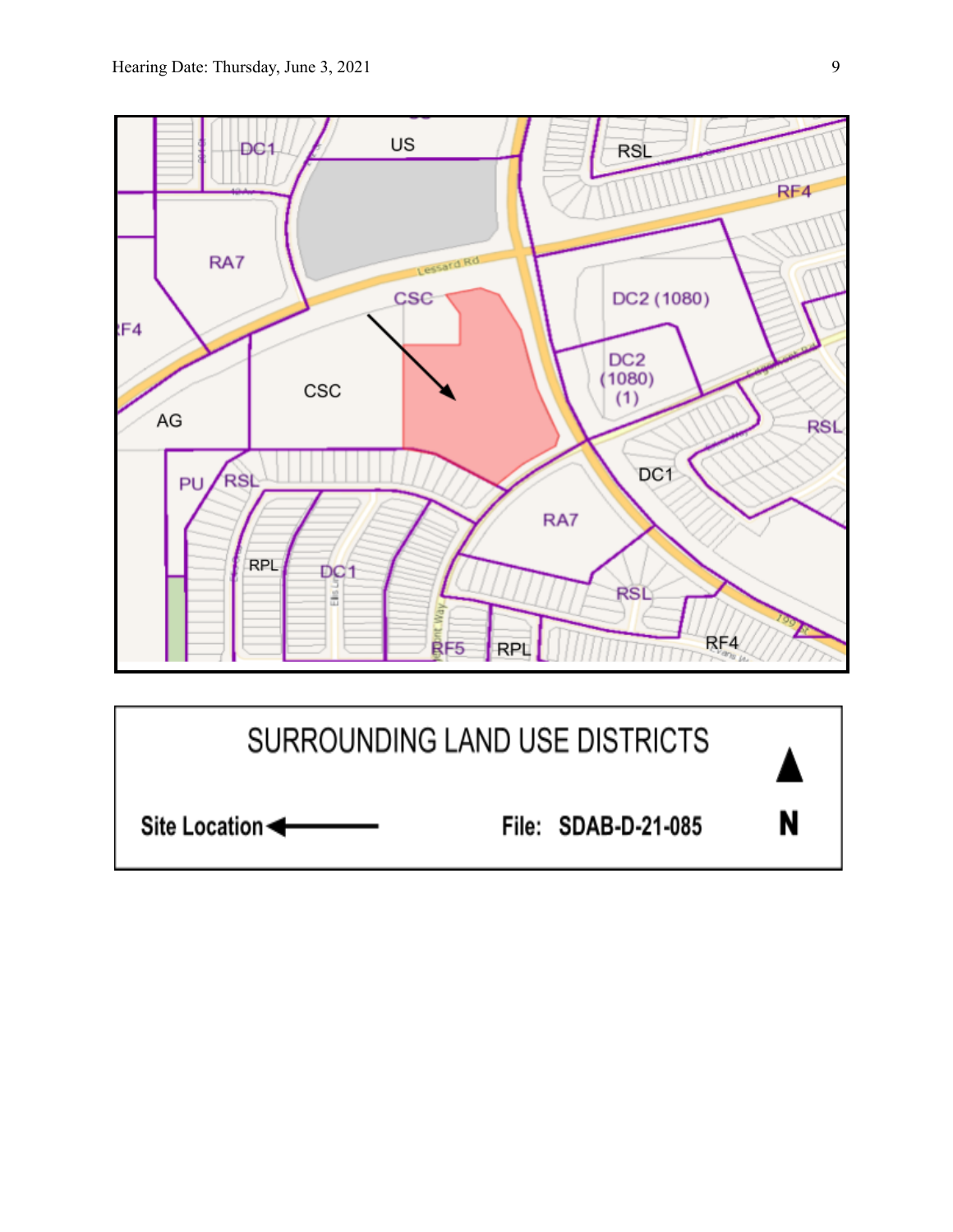| AN APPEAL FROM THE DECISION OF THE DEVELOPMENT OFFICER   |                                                                                     |  |  |  |  |
|----------------------------------------------------------|-------------------------------------------------------------------------------------|--|--|--|--|
| <b>APPELLANT:</b>                                        |                                                                                     |  |  |  |  |
| <b>APPLICATION NO.:</b>                                  | 383899609-002                                                                       |  |  |  |  |
| <b>APPLICATION TO:</b>                                   | On-Premises<br>Install<br>Freestanding<br>Signs<br>(2)<br>two<br>(DESROCHERS COURT) |  |  |  |  |
| <b>DECISION OF THE</b><br>DEVELOPMENT AUTHORITY: Refused |                                                                                     |  |  |  |  |
| <b>DECISION DATE:</b>                                    | April 19, 2021                                                                      |  |  |  |  |
| <b>DATE OF APPEAL:</b>                                   | May 7, 2021                                                                         |  |  |  |  |
| MUNICIPAL DESCRIPTION<br>OF SUBJECT PROPERTY:            | 703 - Daniels Way SW                                                                |  |  |  |  |
| <b>LEGAL DESCRIPTION:</b>                                | Plan 1822696 Blk 18 Lot 2                                                           |  |  |  |  |
| ZONE:                                                    | (CB1) Low Intensity Business Zone                                                   |  |  |  |  |
| <b>OVERLAY:</b>                                          | Main Streets Overlay                                                                |  |  |  |  |
| <b>STATUTORY PLAN:</b>                                   | Descrochers Neighbourhood Area Structure Plan                                       |  |  |  |  |
|                                                          |                                                                                     |  |  |  |  |

# *Grounds for Appeal*

The Appellant provided the following reasons for appealing the decision of the Development Authority:

> We ask that a variance be granted to increase the allowable height from 6.0m to 7.0m. We understand that this is a relaxation of 1.0m. We also understand that the 6.0m sign height, enforced by the zoning overlay, is likely due to the fact that the overlay intended to have buildings and storefronts facing the street/sidewalk. If this were the case, the building signage and pylon signs would be competing, and the lower 6.0m pylon signs make sense.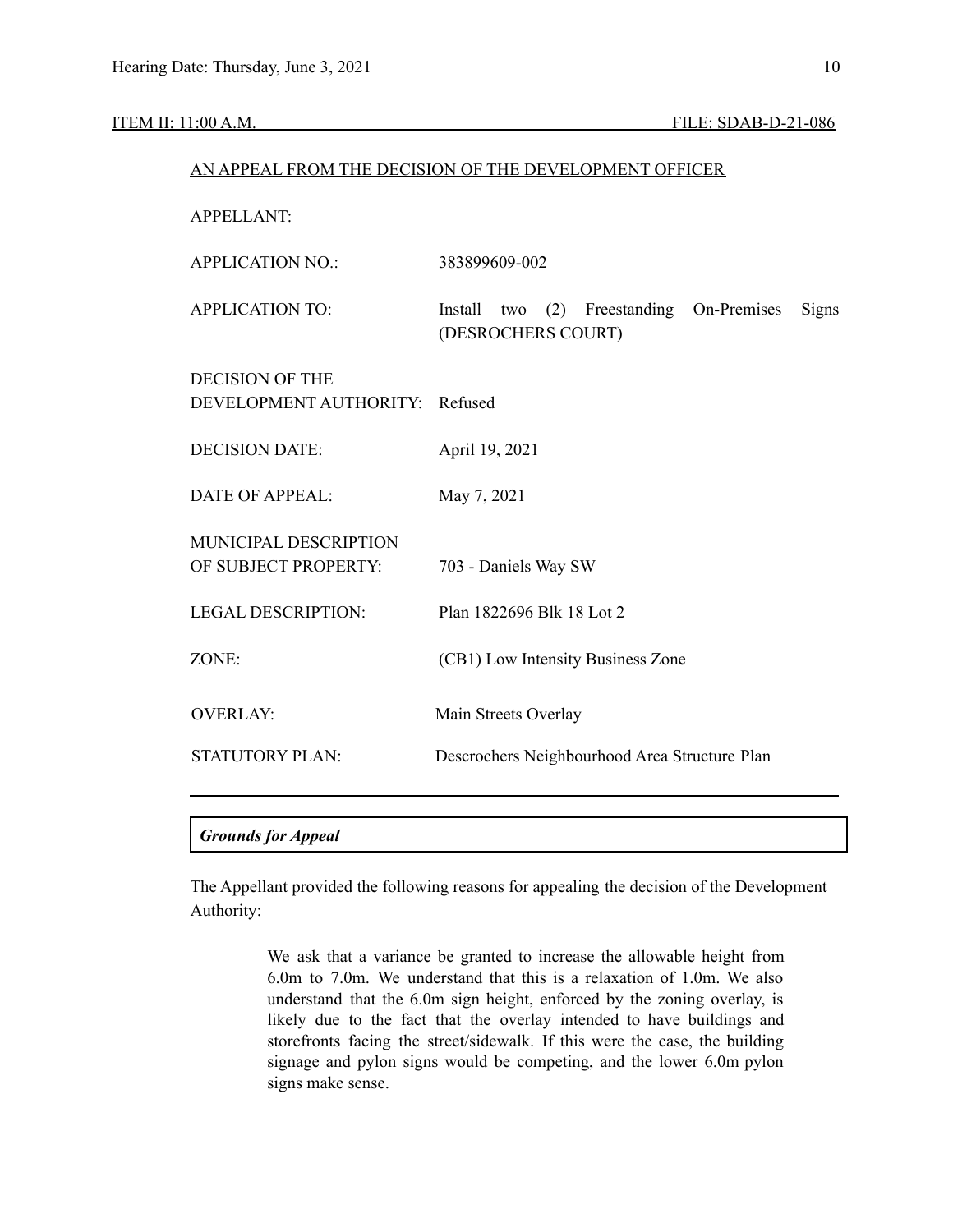However, we applied for and received approval for several variances on this site, including the allowance of the primary commercial building to be located at the BACK of the site. With these already approved variances in mind, we ask that a variance be considered for the pylon sign heights. An allowable pylon sign height, on this site according to the zoning, without the overlay, would be 8.0m. With this, we are proposing a compromised variance of 1.0m, to allow a pylon sign height of 7.0m. It is also worth noting that there are 2 pylon signs proposed in this application for this site, and they are on the NW and NE corners of the site, and not in the center of the site frontage.

# *General Matters*

## **Appeal Information:**

The *Municipal Government Act*, RSA 2000, c M-26 states the following:

#### **Grounds for Appeal**

**685(1)** If a development authority

- (a) fails or refuses to issue a development permit to a person,
- (b) issues a development permit subject to conditions, or
- (c) issues an order under section 645,

the person applying for the permit or affected by the order under section 645 may appeal to the subdivision and development appeal board.

**(2)** In addition to an applicant under subsection (1), any person affected by an order, decision or development permit made or issued by a development authority may appeal to the subdivision and development appeal board.

#### **Appeals**

**686(1)** A development appeal to a subdivision and development appeal board is commenced by filing a notice of the appeal, containing reasons, with the board,

- (a) in the case of an appeal made by a person referred to in section 685(1)
	- (i) with respect to an application for a development permit,
		- (A) within 21 days after the date on which the written decision is given under section 642, or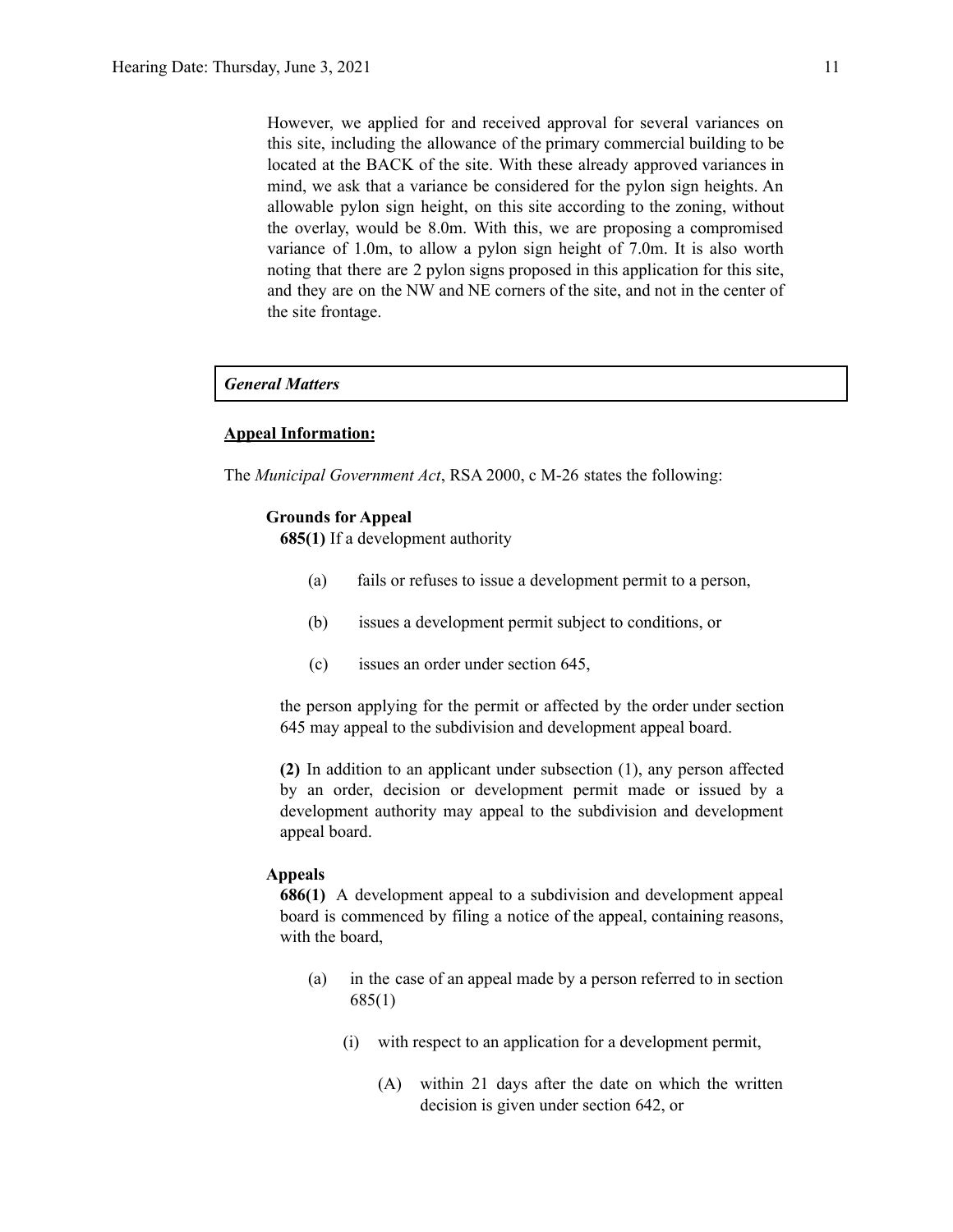- (B) if no decision is made with respect to the application within the 40-day period, or within any extension of that period under section 684, within 21 days after the date the period or extension expires,
- or
- (ii) with respect to an order under section 645, within 21 days after the date on which the order is made, or
- (b) in the case of an appeal made by a person referred to in section 685(2), within 21 days after the date on which the notice of the issuance of the permit was given in accordance with the land use bylaw.

#### **Hearing and Decision**

**687(3)** In determining an appeal, the subdivision and development appeal board

…

- (a.1) must comply with the land use policies;
- (a.2) subject to section 638, must comply with any applicable statutory plans;
- (a.3) subject to clause (d), must comply with any land use bylaw in effect;
- (a.4) must comply with the applicable requirements of the regulations under the *Gaming, Liquor and Cannabis Act* respecting the location of premises described in a cannabis licence and distances between those premises and other premises;
	- …
	- (c) may confirm, revoke or vary the order, decision or development permit or any condition attached to any of them or make or substitute an order, decision or permit of its own;
	- (d) may make an order or decision or issue or confirm the issue of a development permit even though the proposed development does not comply with the land use bylaw if, in its opinion,
		- (i) the proposed development would not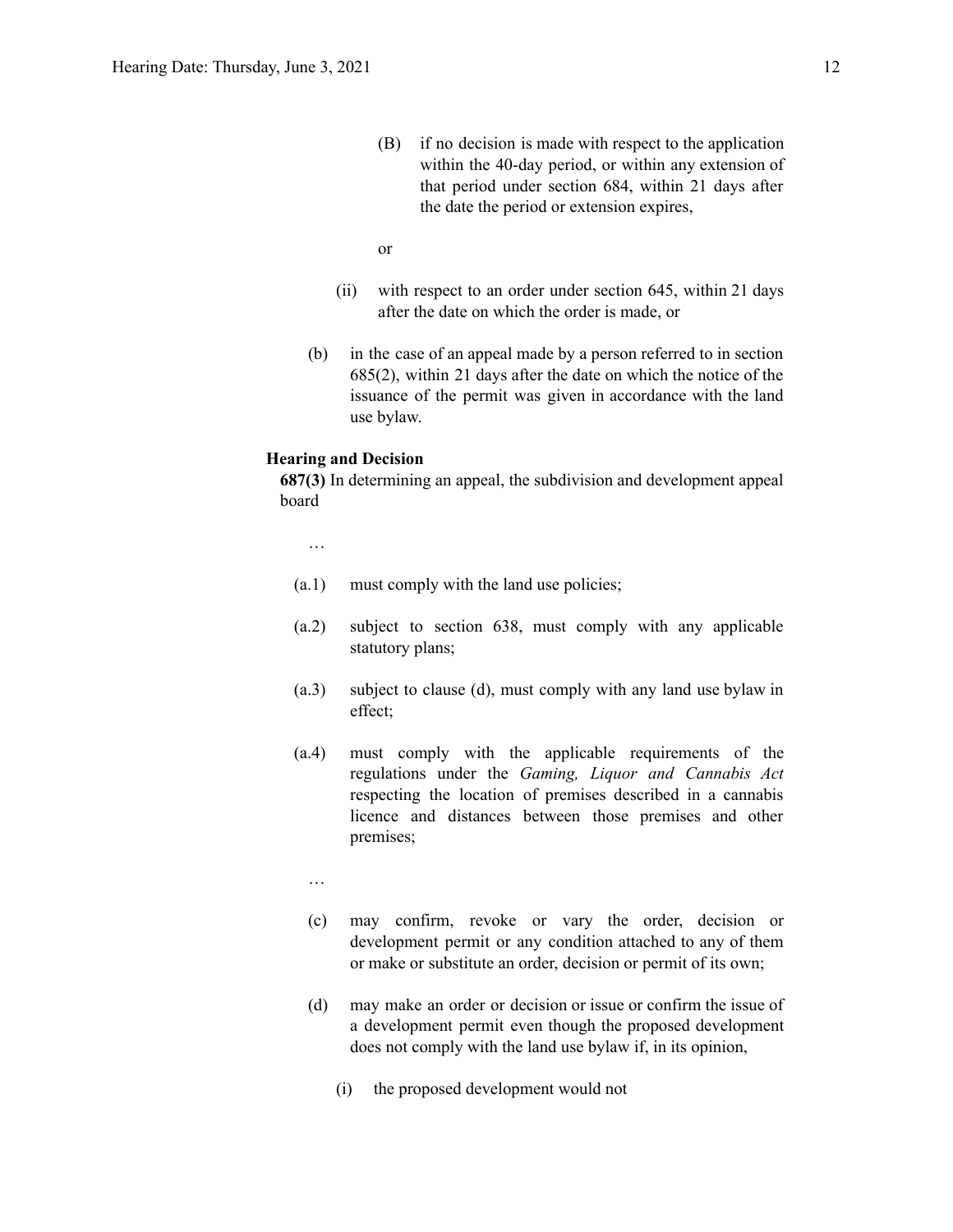- (A) unduly interfere with the amenities of the neighbourhood, or
- (B) materially interfere with or affect the use, enjoyment or value of neighbouring parcels of land,

and

(ii) the proposed development conforms with the use prescribed for that land or building in the land use bylaw.

## **General Provisions from the** *Edmonton Zoning Bylaw:*

Under section 330.2(22), a **Freestanding On-premises Sign** is a **Permitted Use** in the **(CB1) Low Intensity Business Zone**.

Under section 7.9(6), **Freestanding On-premises Signs** means "a Freestanding Sign, which is a Permanent Sign, displays On-premises Advertising and contains no Digital Copy."

Under section 6.2, a **Freestanding Sign** means:

means a Sign supported independently of a building.



Section 330.1 states that the **General Purpose** of the **(CB1) Low Intensity Business Zone** is:

to provide for low intensity commercial, office and service uses, and limited Residential-related Uses located along arterial roadways that border residential areas. Development shall be sensitive and in scale with existing development along the commercial street and any surrounding residential neighbourhood.

Section 819.1 states that the **General Purpose** of the **Main Streets Overlay** is: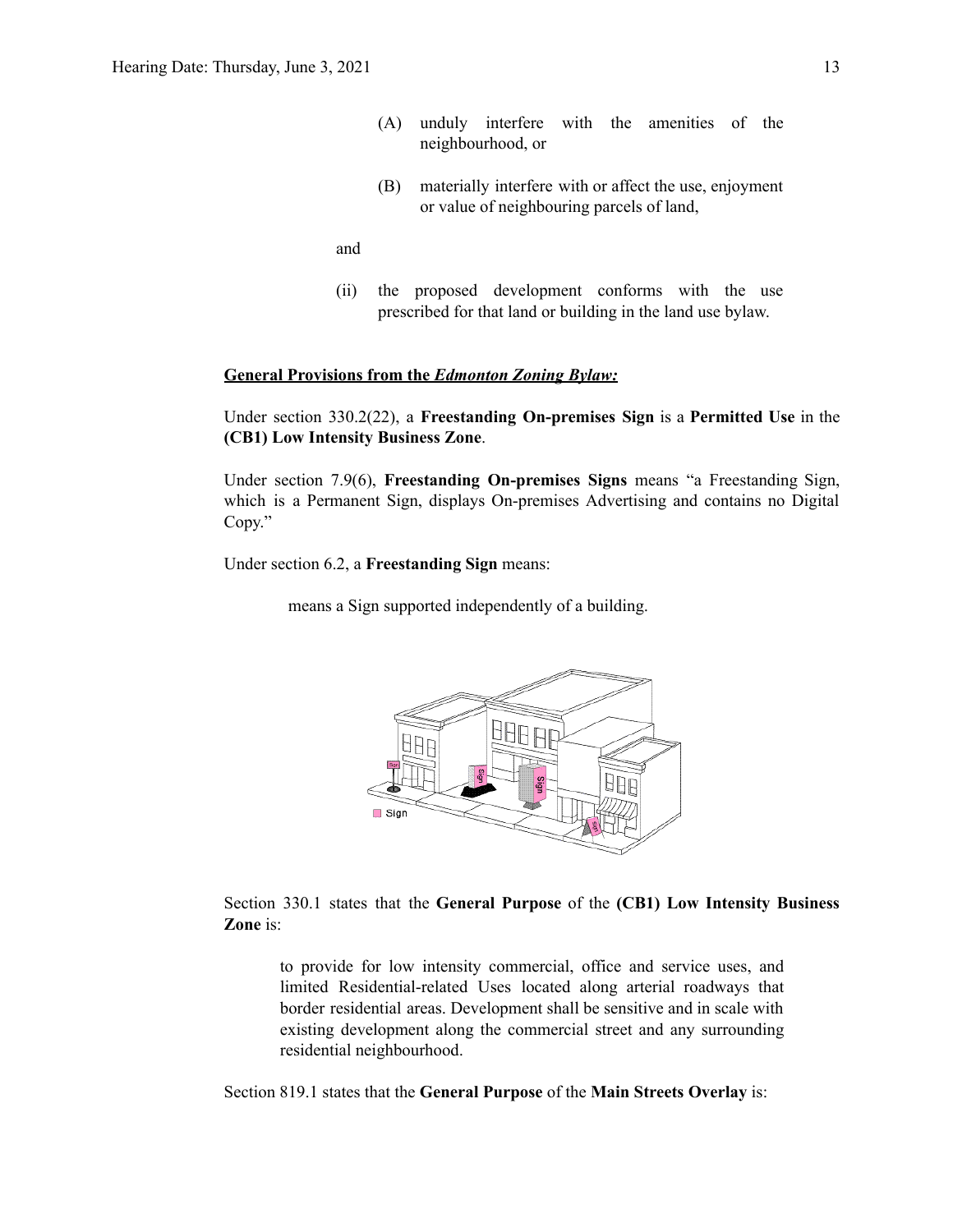to encourage and strengthen the pedestrian-oriented character of Edmonton's main street commercial areas that are located in proximity to residential and transit-oriented areas, by providing visual interest, transparent storefront displays, and amenities for pedestrians.

# *Height*

Section  $819.5(2)(a)$  states:

Signs shall complement the pedestrian-oriented commercial environment and shall be provided in accordance with Schedule 59E of this Bylaw, except that:

a. the maximum Height of a Freestanding Sign shall be 6.0 m, as measured from Grade to the top of the Freestanding Sign.

Under section 6.1, **Height Signs** means "the vertical distance measured from the finished ground surface directly under the Sign to the highest point of the Sign."

#### **Development Officer's Determination**

**1. Section 819.5(2)(a) - The maximum Height of a Freestanding Sign shall be 6.0 m, as measured from Grade to the top of the Freestanding Sign.**

**Proposed Height: 7.0 m Exceeds by: 1.0 m**

[unedited]

# *Schedule 59E - Setback*

Schedule 59E.2(3)(d) states "Freestanding On-premises Signs locations shall have a minimum Setback of 3.0 m where the Site shares a property line with another Site."

# **Development Officer's Determination**

**2. Section 59E.2(3)(d) - Freestanding On-premises Signs locations shall have a minimum Setback of 3.0 m where the Site shares a property line with another Site.**

**Proposed: Pylon #2 - 1.8 m From East Property line Deficient by: 1.2 m** [unedited]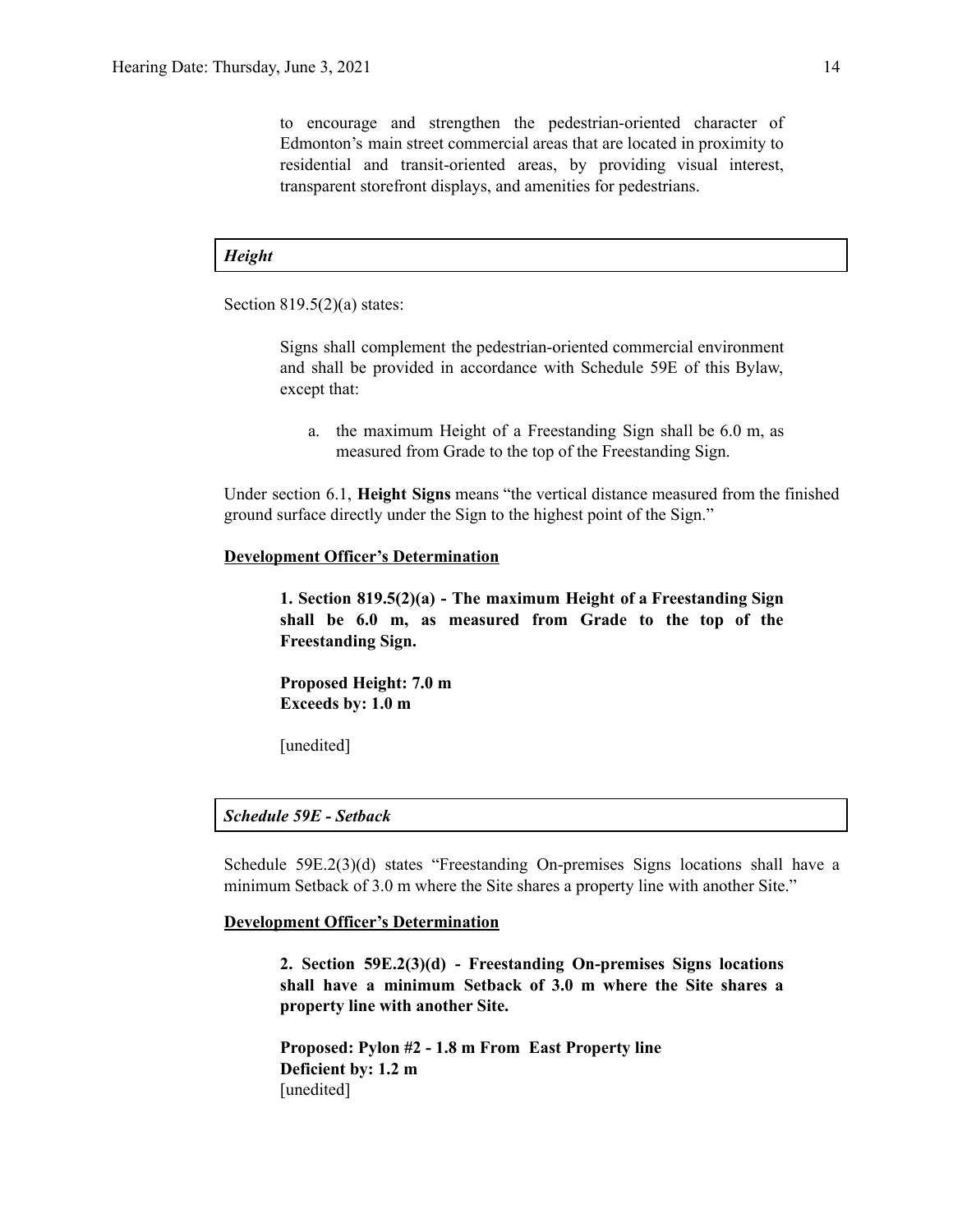# *Community Consultation*

Section 819.5(3) states:

When the Development Officer determines that a Development Permit application does not comply with the regulations contained in this section of the Overlay the notification process outlined in subsection 819.4(15) shall apply.

Section 819.4(15) states:

When the Development Officer determines that a Development Permit application does not comply with the regulations contained in this Overlay:

- a. the Development Officer shall send notice to the municipal address and assessed owners of land wholly or partly located within a distance of 60.0 m of the Site of the proposed development, and the President of each affected Community League and each Business Improvement Area Association operating within the distance described above to outline any requested variances to the Overlay and solicit comments directly related to the proposed variance;
- b. the Development Officer shall not render a decision on the Development Permit application until 21 days after notice has been mailed, unless the Development Officer receives feedback from all specified recipients; and
- c. the Development Officer shall consider any comments directly related to the proposed variance when determining whether to approve the Development Permit application in accordance with Section 11.3.

# Notice to Applicant/Appellant

 $\mathcal{L}_\text{max} = \frac{1}{2} \sum_{i=1}^n \mathcal{L}_\text{max} = \frac{1}{2} \sum_{i=1}^n \mathcal{L}_\text{max} = \frac{1}{2} \sum_{i=1}^n \mathcal{L}_\text{max} = \frac{1}{2} \sum_{i=1}^n \mathcal{L}_\text{max} = \frac{1}{2} \sum_{i=1}^n \mathcal{L}_\text{max} = \frac{1}{2} \sum_{i=1}^n \mathcal{L}_\text{max} = \frac{1}{2} \sum_{i=1}^n \mathcal{L}_\text{max} = \frac{1}{2} \sum_{i=$ 

Provincial legislation requires that the Subdivision and Development Appeal Board issue its official decision in writing within fifteen days of the conclusion of the hearing.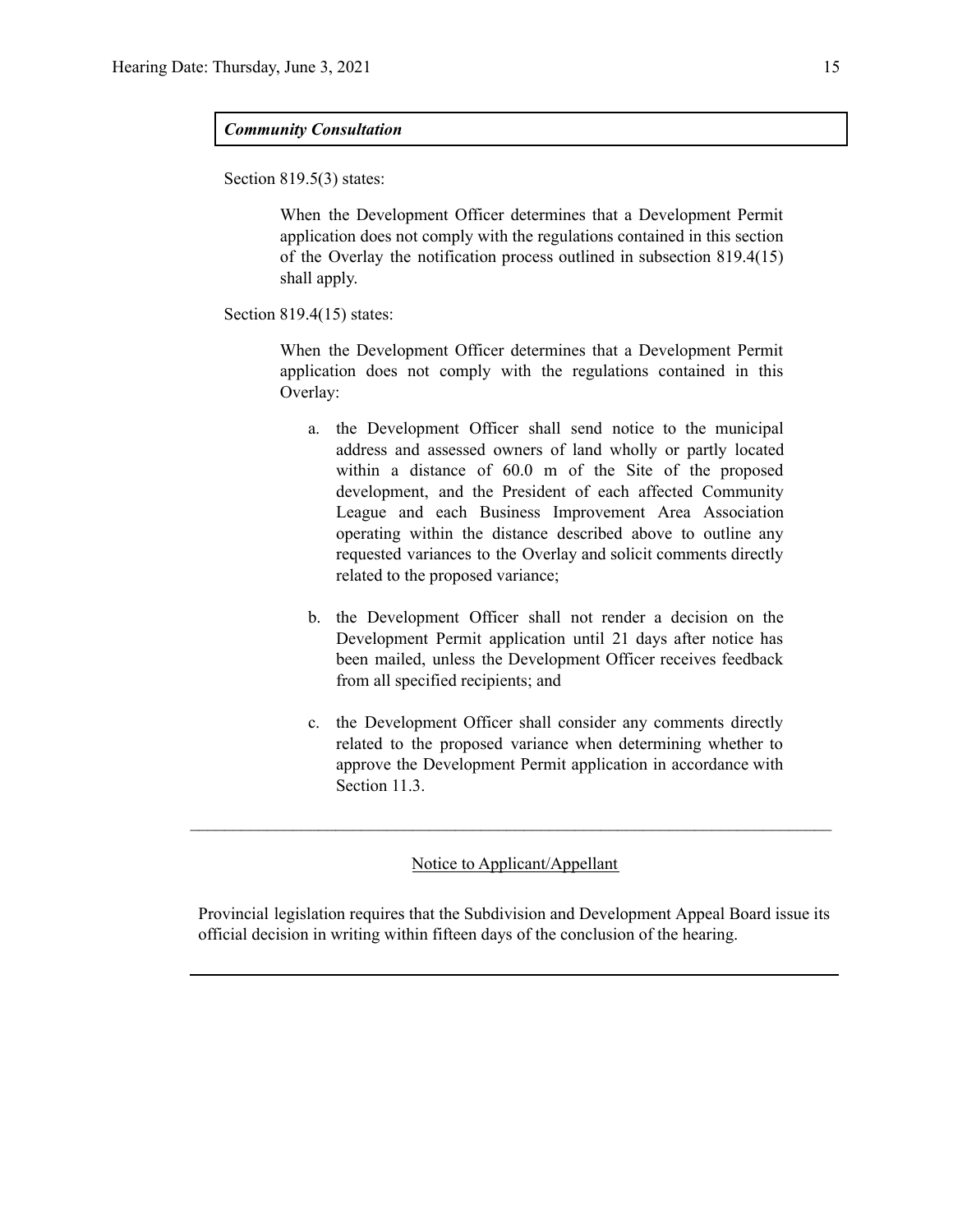|                                                                                                                                                                     |                                                                              | Project Number: 383899609-002                                              |  |  |  |  |
|---------------------------------------------------------------------------------------------------------------------------------------------------------------------|------------------------------------------------------------------------------|----------------------------------------------------------------------------|--|--|--|--|
|                                                                                                                                                                     |                                                                              | Application Date:<br>JAN 15, 2021<br>April 19, 2021 at 9:26 AM<br>Printed: |  |  |  |  |
| <b>Edmonton</b><br><b>Application for</b>                                                                                                                           |                                                                              | 1 of 2<br>Page:                                                            |  |  |  |  |
|                                                                                                                                                                     | <b>Sign Permit</b>                                                           |                                                                            |  |  |  |  |
| This document is a Development Permit Decision for the development application described below.                                                                     |                                                                              |                                                                            |  |  |  |  |
|                                                                                                                                                                     |                                                                              |                                                                            |  |  |  |  |
| <b>Applicant</b>                                                                                                                                                    | Property Address(es) and Legal Description(s)<br><b>703 - DANIELS WAY SW</b> |                                                                            |  |  |  |  |
|                                                                                                                                                                     | Plan 1822696 Blk 18 Lot 2                                                    |                                                                            |  |  |  |  |
|                                                                                                                                                                     |                                                                              |                                                                            |  |  |  |  |
|                                                                                                                                                                     |                                                                              |                                                                            |  |  |  |  |
|                                                                                                                                                                     |                                                                              |                                                                            |  |  |  |  |
|                                                                                                                                                                     |                                                                              |                                                                            |  |  |  |  |
| <b>Scope of Application</b>                                                                                                                                         |                                                                              |                                                                            |  |  |  |  |
| To install (2) Freestanding On-Premises Signs (DESROCHERS COURT).                                                                                                   |                                                                              |                                                                            |  |  |  |  |
| <b>Permit Details</b>                                                                                                                                               |                                                                              |                                                                            |  |  |  |  |
|                                                                                                                                                                     |                                                                              |                                                                            |  |  |  |  |
| ASA Sticker No./Name of Engineer:<br>Construction Value: 60000                                                                                                      | Class of Permit:<br>Expiry Date:                                             |                                                                            |  |  |  |  |
|                                                                                                                                                                     |                                                                              |                                                                            |  |  |  |  |
| Fascia Off-premises Sign: 0                                                                                                                                         | Freestanding Off-premises Sign: 0                                            |                                                                            |  |  |  |  |
| Fascia On-premises Sign: 0                                                                                                                                          | Freestanding On-premises Sign: 2                                             |                                                                            |  |  |  |  |
| Roof Off-premises Sign: 0                                                                                                                                           | Projecting Off-premises Sign: 0                                              |                                                                            |  |  |  |  |
| Roof On-premises Sign: 0                                                                                                                                            | Projecting On-premises Sign: 0                                               |                                                                            |  |  |  |  |
| Minor Digital On-premises Sign: 0                                                                                                                                   | Replacement Panel on Existing Sign: 0                                        |                                                                            |  |  |  |  |
| Minor Digital Off-premises Sign: 0                                                                                                                                  | Comprehensive Sign Design: 0                                                 |                                                                            |  |  |  |  |
| Minor Digital On/Off-premises Sign: 0                                                                                                                               | Major Digital Sign: 0                                                        |                                                                            |  |  |  |  |
| <b>Development Application Decision</b>                                                                                                                             |                                                                              |                                                                            |  |  |  |  |
| Refused                                                                                                                                                             |                                                                              |                                                                            |  |  |  |  |
| Issue Date: Apr 19, 2021 Development Authority: MERCIER, KELSEY                                                                                                     |                                                                              |                                                                            |  |  |  |  |
| <b>Reason for Refusal</b>                                                                                                                                           |                                                                              |                                                                            |  |  |  |  |
| 1. Section 819.5(2)(a) - The maximum Height of a Freestanding Sign shall be 6.0 m, as measured from Grade to the top of the                                         |                                                                              |                                                                            |  |  |  |  |
| Freestanding Sign.                                                                                                                                                  |                                                                              |                                                                            |  |  |  |  |
| Proposed Height: 7.0 m                                                                                                                                              |                                                                              |                                                                            |  |  |  |  |
| Exceeds by: 1.0 m                                                                                                                                                   |                                                                              |                                                                            |  |  |  |  |
|                                                                                                                                                                     |                                                                              |                                                                            |  |  |  |  |
| 2. Section 59E.2(3)(d) - Freestanding On-premises Signs locations shall have a minimum Setback of 3.0 m where the Site shares a<br>property line with another Site. |                                                                              |                                                                            |  |  |  |  |
|                                                                                                                                                                     |                                                                              |                                                                            |  |  |  |  |
| Proposed: Pylon #2 - 1.8 m From East Property line<br>Deficient by: 1.2 m                                                                                           |                                                                              |                                                                            |  |  |  |  |
|                                                                                                                                                                     |                                                                              |                                                                            |  |  |  |  |
|                                                                                                                                                                     |                                                                              |                                                                            |  |  |  |  |
| <b>Rights of Appeal</b>                                                                                                                                             |                                                                              |                                                                            |  |  |  |  |
| THE Applicant has THE RIGHT OF appeal TO THE Subdivision AND Development Appeal Board (SDAB) WITHIN 21 days                                                         |                                                                              |                                                                            |  |  |  |  |
| AFTER THE date ON which THE decision IS made AS outlined IN Chapter M-26,<br>SECTION 683 THROUGH 689 OF THE Municipal Government Act.                               |                                                                              |                                                                            |  |  |  |  |
|                                                                                                                                                                     |                                                                              |                                                                            |  |  |  |  |
| $E_{\text{max}}$                                                                                                                                                    |                                                                              |                                                                            |  |  |  |  |
| <b>THIS IS NOT A PERMIT</b>                                                                                                                                         |                                                                              |                                                                            |  |  |  |  |
|                                                                                                                                                                     |                                                                              |                                                                            |  |  |  |  |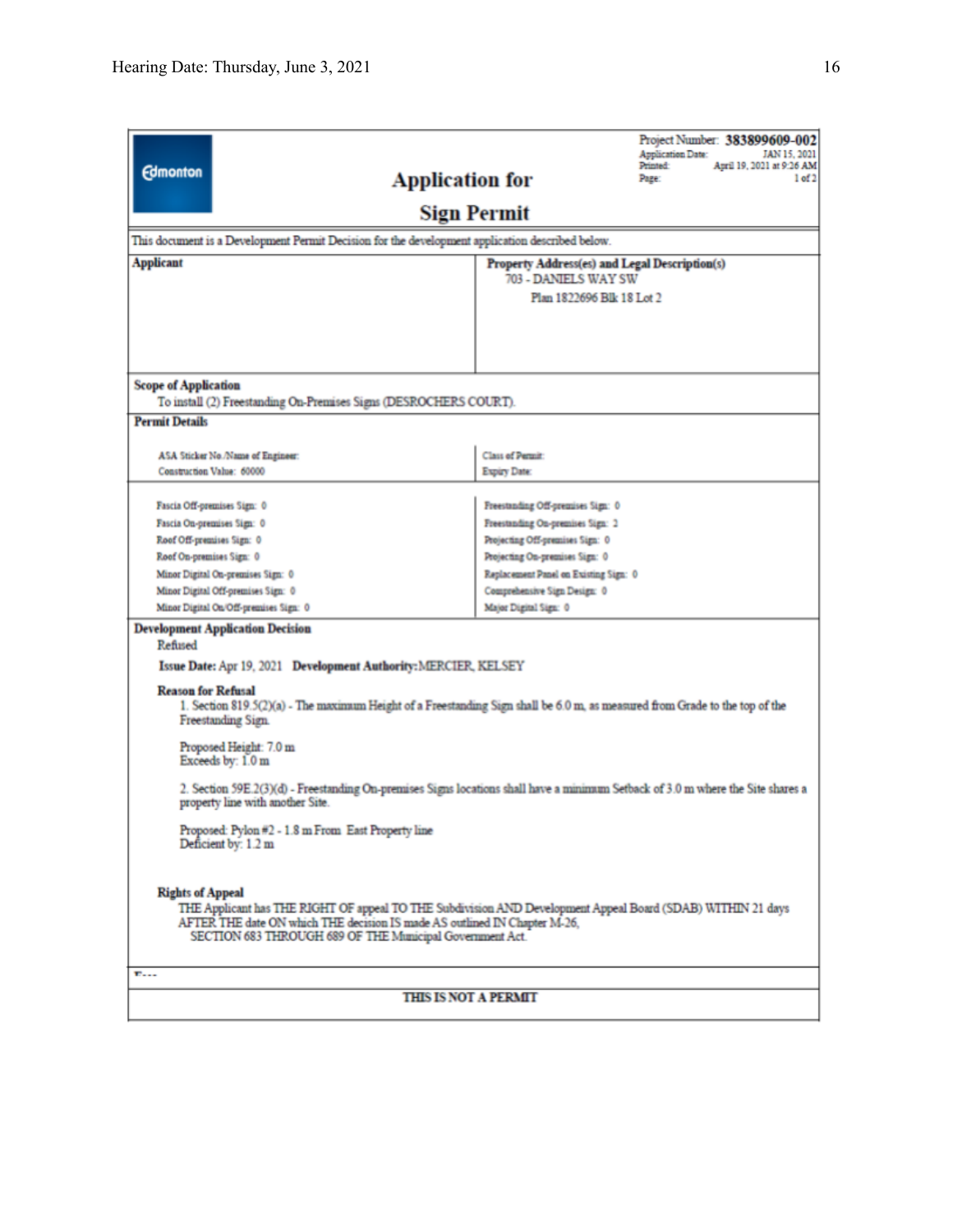|                                                       |                               |                                |                      | <b>Application Date:</b><br>Printed: | Project Number: 383899609-002<br>JAN 15, 2021<br>April 19, 2021 at 9:26 AM |  |  |
|-------------------------------------------------------|-------------------------------|--------------------------------|----------------------|--------------------------------------|----------------------------------------------------------------------------|--|--|
| <b>Edmonton</b>                                       |                               | <b>Application for</b>         |                      | Page:                                | $2$ of $2$                                                                 |  |  |
| <b>Sign Permit</b>                                    |                               |                                |                      |                                      |                                                                            |  |  |
| Fees                                                  |                               |                                |                      |                                      |                                                                            |  |  |
| Sign Development Application Fee                      | <b>Fee Amount</b><br>\$750.00 | <b>Amount Paid</b><br>\$750.00 | Receipt#<br>06884493 | <b>Date Paid</b><br>Jan 18, 2021     |                                                                            |  |  |
| <b>Total GST Amount:</b><br><b>Totals for Permit:</b> | \$0.00<br>\$750.00            | \$750.00                       |                      |                                      |                                                                            |  |  |
|                                                       |                               |                                |                      |                                      |                                                                            |  |  |
|                                                       |                               |                                |                      |                                      |                                                                            |  |  |
|                                                       |                               |                                |                      |                                      |                                                                            |  |  |
|                                                       |                               |                                |                      |                                      |                                                                            |  |  |
|                                                       |                               |                                |                      |                                      |                                                                            |  |  |
|                                                       |                               |                                |                      |                                      |                                                                            |  |  |
|                                                       |                               |                                |                      |                                      |                                                                            |  |  |
|                                                       |                               |                                |                      |                                      |                                                                            |  |  |
|                                                       |                               |                                |                      |                                      |                                                                            |  |  |
|                                                       |                               |                                |                      |                                      |                                                                            |  |  |
|                                                       |                               |                                |                      |                                      |                                                                            |  |  |
|                                                       |                               |                                |                      |                                      |                                                                            |  |  |
|                                                       |                               |                                |                      |                                      |                                                                            |  |  |
|                                                       |                               |                                |                      |                                      |                                                                            |  |  |
|                                                       |                               |                                |                      |                                      |                                                                            |  |  |
|                                                       |                               |                                |                      |                                      |                                                                            |  |  |
|                                                       |                               |                                |                      |                                      |                                                                            |  |  |
|                                                       |                               |                                |                      |                                      |                                                                            |  |  |
|                                                       |                               |                                |                      |                                      |                                                                            |  |  |
|                                                       |                               |                                |                      |                                      |                                                                            |  |  |
|                                                       |                               |                                |                      |                                      |                                                                            |  |  |
|                                                       |                               |                                |                      |                                      |                                                                            |  |  |
|                                                       |                               |                                |                      |                                      |                                                                            |  |  |
|                                                       |                               |                                |                      |                                      |                                                                            |  |  |
| THIS IS NOT A PERMIT                                  |                               |                                |                      |                                      |                                                                            |  |  |
|                                                       |                               |                                |                      |                                      |                                                                            |  |  |